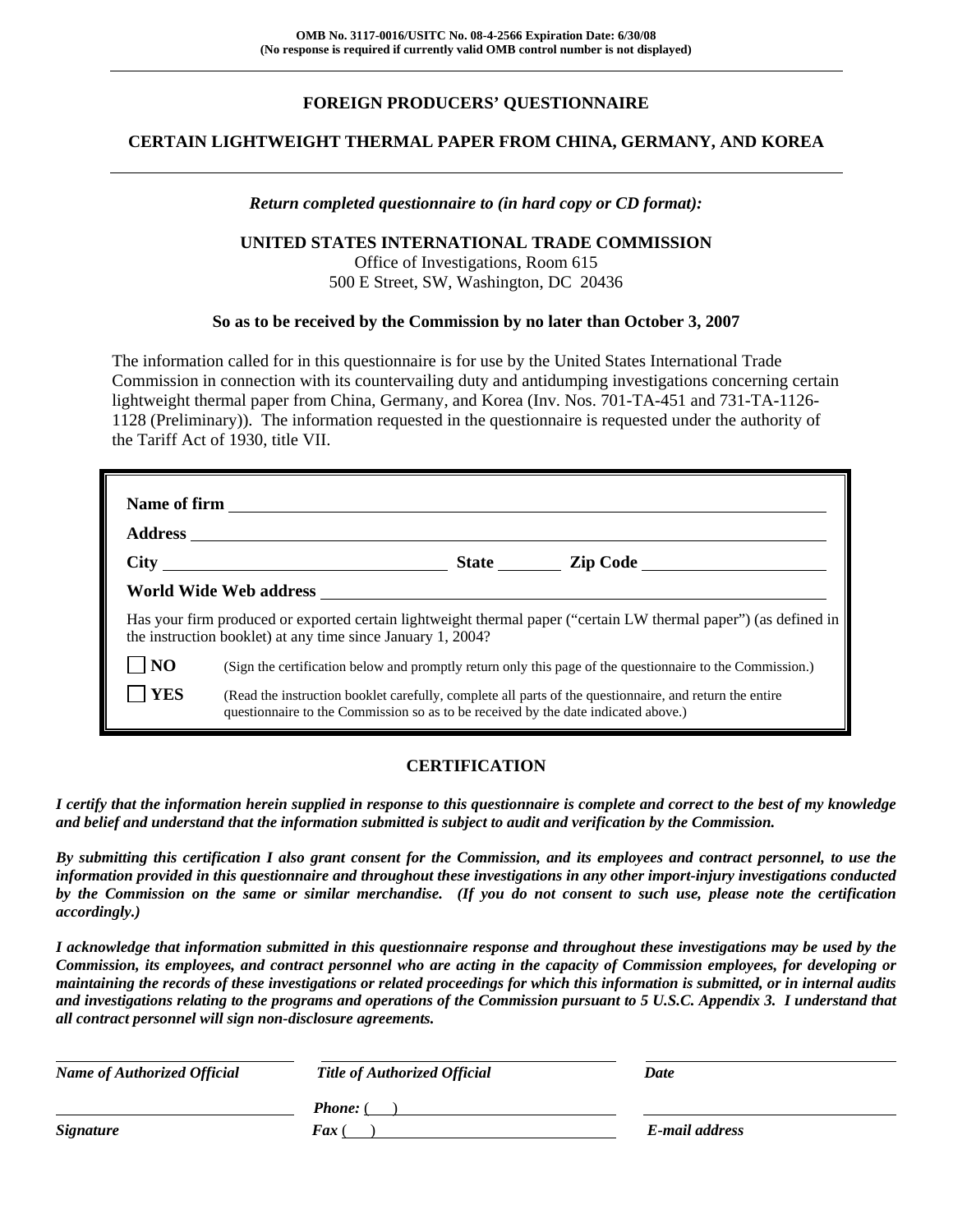## **PART I.—GENERAL INFORMATION**

 $\overline{a}$ 

 $\overline{a}$ 

 $\overline{a}$ 

The questions in this questionnaire have been reviewed with market participants to ensure that issues of concern are adequately addressed and that data requests are sufficient, meaningful, and as limited as possible. Public reporting burden for this questionnaire is estimated to average 20 hours per response, including the time for reviewing instructions, searching existing data sources, gathering the data needed, and completing and reviewing the questionnaire. Send comments regarding the accuracy of this burden estimate or any other aspect of this collection of information, including suggestions for reducing the burden, to the Office of Investigations, U.S. International Trade Commission, 500 E Street, SW, Washington, DC 20436.

I-1a. Please report below the actual number of hours required and the cost to your firm of preparing the reply to this questionnaire and completing the form.

hours dollars

- I-1b. We are interested in any comments you may have for improving this questionnaire in general or the clarity of specific questions. Please attach such comments to your response or send them to the above address.
- I-2. Provide the name and address of establishment(s) covered by this questionnaire (see pages 3-4 of the instruction booklet for reporting guidelines). If your firm is publicly traded, please specify the stock exchange and trading symbol.

I-3. Please provide the names, street addresses (not P.O. boxes), contacts, telephone numbers, and email addresses of the **FIVE** largest U.S. importers of your firm's certain LW thermal paper in 2006.

| No.          | <b>Importer's Name</b> | <b>Contact Person</b> | Email | Area<br>code and<br>telephone<br>number | Share of<br>your 2006<br>exports<br>$(\%)$ |
|--------------|------------------------|-----------------------|-------|-----------------------------------------|--------------------------------------------|
| 1            |                        |                       |       |                                         |                                            |
| $\mathbf{2}$ |                        |                       |       |                                         |                                            |
| 3            |                        |                       |       |                                         |                                            |
| 4            |                        |                       |       |                                         |                                            |
| 5            |                        |                       |       |                                         |                                            |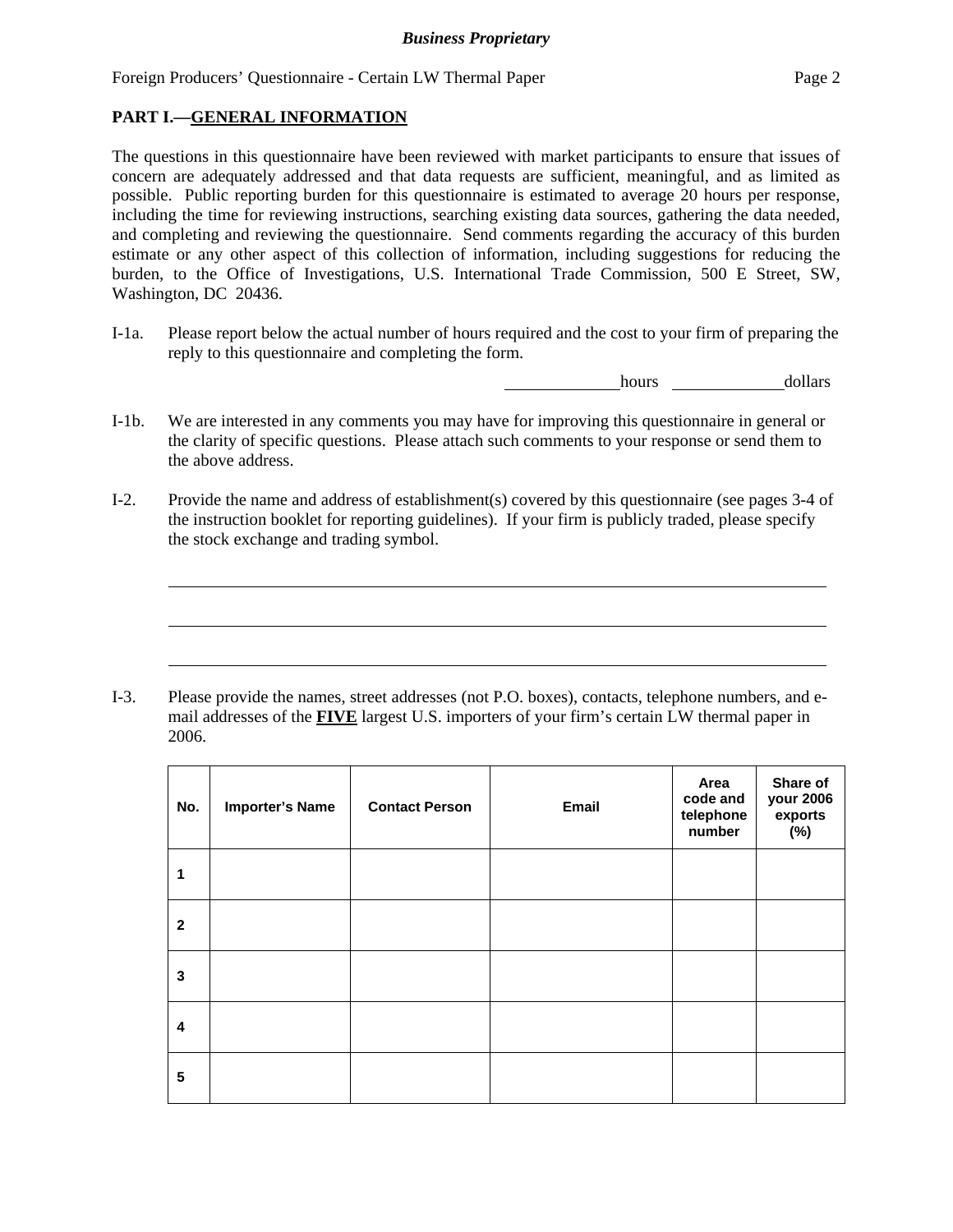# **PART I.--GENERAL INFORMATION***--Continued*

| $I-4.$ |                         | Does your firm or any related firm produce, have the capability to produce, or have any plans to<br>produce certain LW thermal paper in the United States or other countries? |  |  |  |  |  |  |  |
|--------|-------------------------|-------------------------------------------------------------------------------------------------------------------------------------------------------------------------------|--|--|--|--|--|--|--|
|        | $\exists$ No            | $\Box$ Yes--Please name the firm(s) and country(ies) below and, if U.S. producer(s),<br>ensure that they complete the Commission's producer questionnaire                     |  |  |  |  |  |  |  |
|        |                         |                                                                                                                                                                               |  |  |  |  |  |  |  |
| $I-5.$ | into the United States? | Does your firm or any related firm import or have any plans to import certain LW thermal paper                                                                                |  |  |  |  |  |  |  |
|        | $ $ No                  | Yes--Please name the firm(s) below and ensure that they complete the<br>Commission's importer questionnaire                                                                   |  |  |  |  |  |  |  |
|        |                         |                                                                                                                                                                               |  |  |  |  |  |  |  |
| $I-6.$ |                         | Please indicate which production and finishing processes you perform:                                                                                                         |  |  |  |  |  |  |  |
|        |                         | Uncoated paper production                                                                                                                                                     |  |  |  |  |  |  |  |
|        |                         | Thermal coating production/blending                                                                                                                                           |  |  |  |  |  |  |  |
|        |                         | Application of coating to base paper                                                                                                                                          |  |  |  |  |  |  |  |
|        |                         | Slitting of jumbo rolls                                                                                                                                                       |  |  |  |  |  |  |  |
|        |                         | Other finishing operations (e.g., printing)                                                                                                                                   |  |  |  |  |  |  |  |
|        |                         | Packaging                                                                                                                                                                     |  |  |  |  |  |  |  |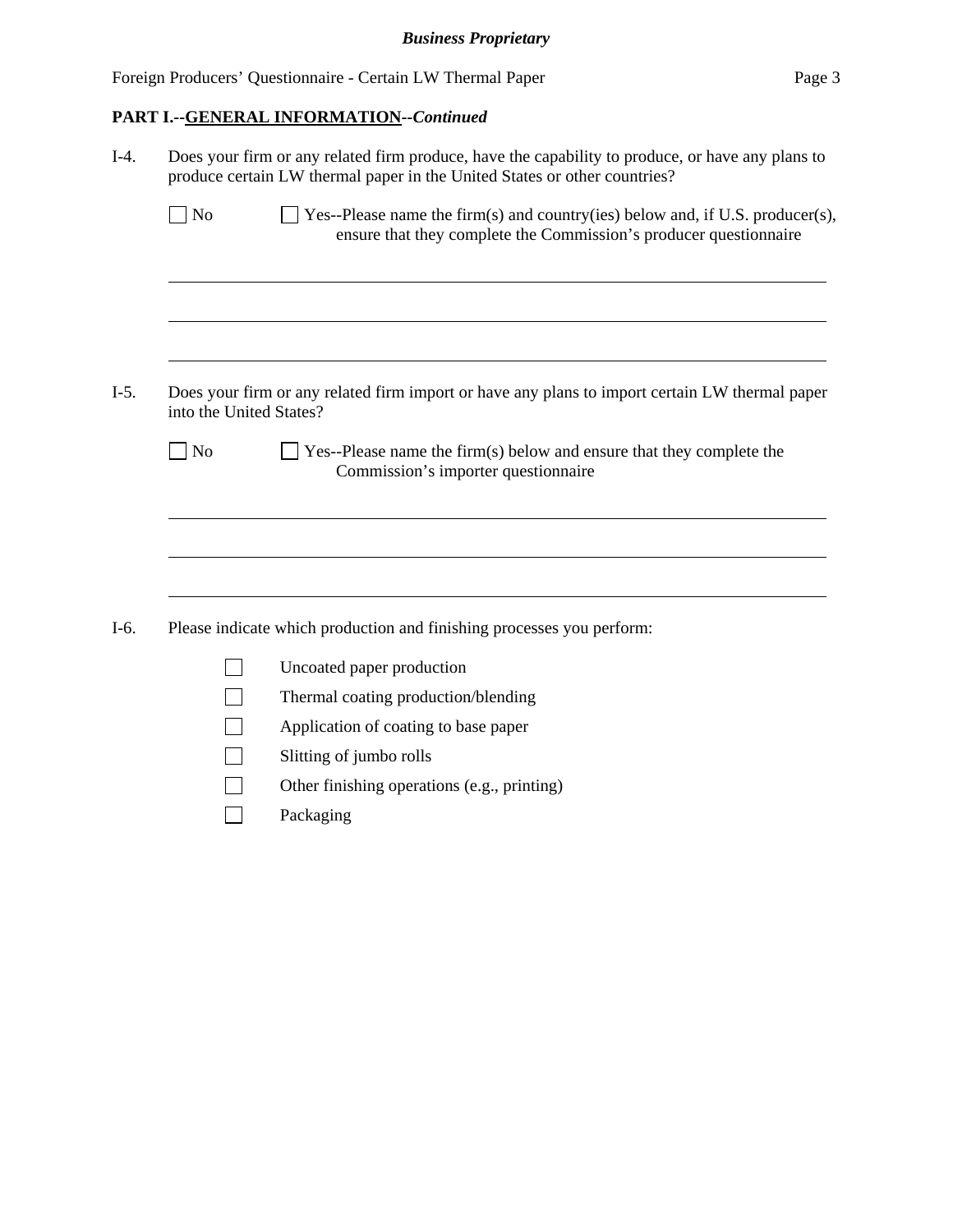# **PART II.--TRADE AND RELATED INFORMATION**

Further information on this part of the questionnaire can be obtained from Christopher Cassise (202-708- 5408, chris.cassise@usitc.gov). **Supply all data requested on a calendar-year basis**.

II-1. Who should be contacted regarding the requested trade and related information?

|         | Company contact:                                                    |                                           |         |                                                                                                                                                                                                                                                                                                            |
|---------|---------------------------------------------------------------------|-------------------------------------------|---------|------------------------------------------------------------------------------------------------------------------------------------------------------------------------------------------------------------------------------------------------------------------------------------------------------------|
|         |                                                                     | Name and title                            |         |                                                                                                                                                                                                                                                                                                            |
|         |                                                                     |                                           |         |                                                                                                                                                                                                                                                                                                            |
|         |                                                                     | Phone number                              |         | E-mail address                                                                                                                                                                                                                                                                                             |
| $II-2.$ | production of certain LW thermal paper in China, Germany, or Korea? |                                           |         | Does your firm have any plans to add, expand, curtail, or shut down production capacity and/or                                                                                                                                                                                                             |
|         | N <sub>0</sub>                                                      | capacity or production would be directed. |         | Yes--Please describe those plans, including planned dates and capacity/<br>production quantities involved, and the reason(s) for such change(s). If<br>the plans are to add or expand capacity or production, list (in descending<br>order of importance) the markets (countries) to which such additional |
|         |                                                                     |                                           |         |                                                                                                                                                                                                                                                                                                            |
| $II-3.$ | of certain LW thermal paper?                                        |                                           |         | What percentage of your firm's total sales in its most recent fiscal year was represented by sales                                                                                                                                                                                                         |
|         |                                                                     | Percent                                   |         |                                                                                                                                                                                                                                                                                                            |
| II-4.   | and machinery used in the production of certain LW thermal paper?   |                                           |         | Does your firm produce products other than certain LW thermal paper on the same equipment                                                                                                                                                                                                                  |
|         | N <sub>o</sub>                                                      | Yes--List the following information.      |         |                                                                                                                                                                                                                                                                                                            |
|         |                                                                     |                                           |         | Basis for allocation of capacity data (e.g., sales): ____________________________                                                                                                                                                                                                                          |
|         |                                                                     |                                           |         | Products produced on same equipment and share of total production in 2006 (in percent):                                                                                                                                                                                                                    |
|         | Product                                                             |                                           | Percent |                                                                                                                                                                                                                                                                                                            |
|         | <b>Certain LW Thermal Paper</b>                                     |                                           |         |                                                                                                                                                                                                                                                                                                            |
|         |                                                                     |                                           |         |                                                                                                                                                                                                                                                                                                            |
|         |                                                                     |                                           |         |                                                                                                                                                                                                                                                                                                            |
|         |                                                                     |                                           |         |                                                                                                                                                                                                                                                                                                            |
|         |                                                                     |                                           |         |                                                                                                                                                                                                                                                                                                            |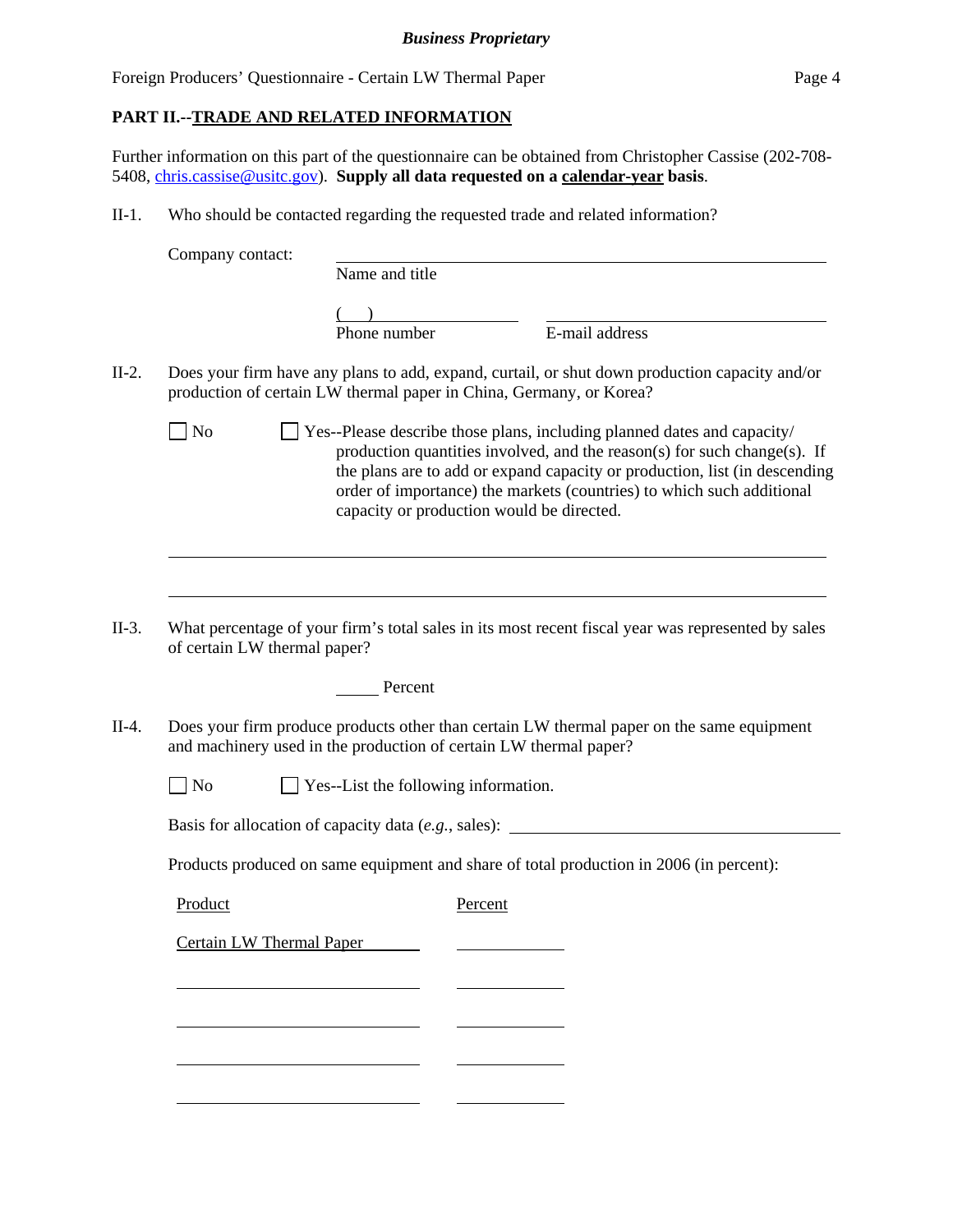l

# **PART II.--TRADE AND RELATED INFORMATION***--Continued*

| $II-5.$  | Has your firm maintained any inventories of certain LW thermal paper in the United States (not<br>including inventories held by firms identified in questions I-3, I-4, or I-5 above) since 2004? |                                                       |                                                                                                                                                   |                  |                  |  |  |  |  |  |  |
|----------|---------------------------------------------------------------------------------------------------------------------------------------------------------------------------------------------------|-------------------------------------------------------|---------------------------------------------------------------------------------------------------------------------------------------------------|------------------|------------------|--|--|--|--|--|--|
|          | $\Box$ No                                                                                                                                                                                         | below.                                                | Yes--Report the quantity (in short tons) of such end-of-period inventories                                                                        |                  |                  |  |  |  |  |  |  |
|          | 2004                                                                                                                                                                                              | 2005                                                  | 2006                                                                                                                                              | <b>June 2006</b> | <b>June 2007</b> |  |  |  |  |  |  |
| $II-6.$  |                                                                                                                                                                                                   |                                                       | Does your firm sell certain LW thermal paper over the internet?                                                                                   |                  |                  |  |  |  |  |  |  |
|          | N <sub>o</sub>                                                                                                                                                                                    | sales.                                                | Yes--Please describe, noting the estimated percentage of your firm's total<br>sales of certain LW thermal paper in 2006 accounted for by internet |                  |                  |  |  |  |  |  |  |
|          |                                                                                                                                                                                                   |                                                       |                                                                                                                                                   |                  |                  |  |  |  |  |  |  |
| $II-7.$  |                                                                                                                                                                                                   |                                                       | Do you offer to supply customer-specific printing on the back of your product?                                                                    |                  |                  |  |  |  |  |  |  |
|          | $\Box$ No                                                                                                                                                                                         |                                                       | $\Box$ Yes—Approximately what percentage of the product you produce contains<br>customer-requested printing on the back? _____ percent.           |                  |                  |  |  |  |  |  |  |
| $II-8.$  |                                                                                                                                                                                                   |                                                       | Is your product approved by IBM and/or Epson for use in their printing machines?                                                                  |                  |                  |  |  |  |  |  |  |
|          | $\Box$ No                                                                                                                                                                                         | Yes                                                   |                                                                                                                                                   |                  |                  |  |  |  |  |  |  |
| II-9.    |                                                                                                                                                                                                   | In what widths do you offer jumbo rolls to customers? |                                                                                                                                                   |                  |                  |  |  |  |  |  |  |
| $II-10.$ |                                                                                                                                                                                                   | remedies in any WTO-member countries?                 | Is the certain LW thermal paper exported by your firm subject to antidumping findings or                                                          |                  |                  |  |  |  |  |  |  |
|          | $\Box$ No                                                                                                                                                                                         |                                                       | Yes--List the products(s), countries affected, and the date of such<br>findings/remedies.                                                         |                  |                  |  |  |  |  |  |  |
|          |                                                                                                                                                                                                   | <b>Product</b>                                        | <b>Country</b>                                                                                                                                    | <b>Date</b>      | Type of remedy   |  |  |  |  |  |  |
|          |                                                                                                                                                                                                   |                                                       |                                                                                                                                                   |                  |                  |  |  |  |  |  |  |
|          |                                                                                                                                                                                                   |                                                       |                                                                                                                                                   |                  |                  |  |  |  |  |  |  |
|          |                                                                                                                                                                                                   |                                                       |                                                                                                                                                   |                  |                  |  |  |  |  |  |  |
|          |                                                                                                                                                                                                   |                                                       |                                                                                                                                                   |                  |                  |  |  |  |  |  |  |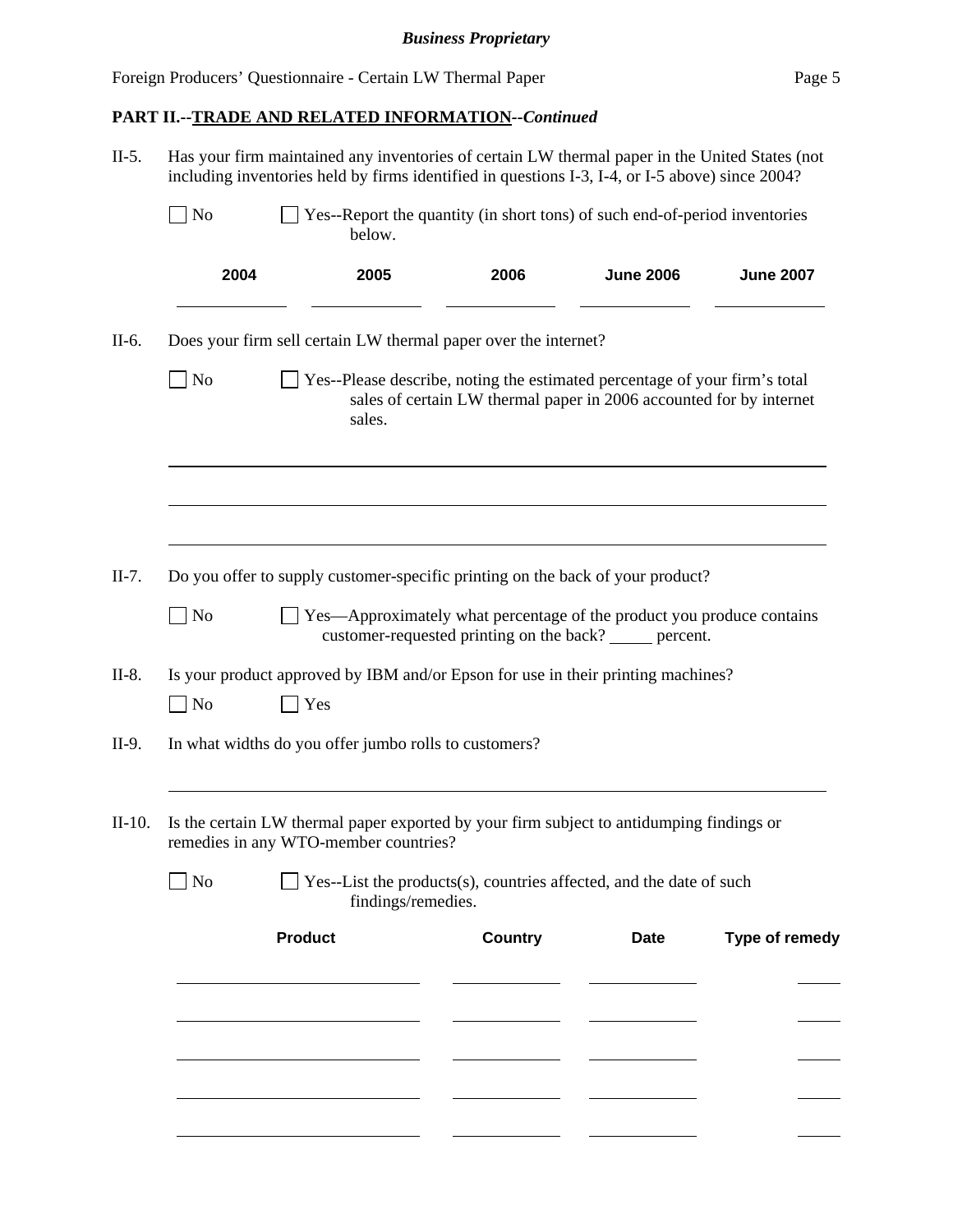## **PART II.--TRADE AND RELATED INFORMATION***--Continued*

II-11a. **Production of jumbo rolls in China**: Report your firm's production capacity, production, shipments, and inventories in the production of jumbo rolls of certain LW thermal paper. *Producers of jumbo rolls are producers who conduct coating operations. Coaters that also perform conversion operations, such as slitting and packaging, on the jumbo rolls that they produce should report data for all operations (both coating and conversion) in this table.*

|                                                                                                                                                                                                                                                                       |                          | <b>Quantity (in short tons)</b> |      |      |                    |      |      |  |
|-----------------------------------------------------------------------------------------------------------------------------------------------------------------------------------------------------------------------------------------------------------------------|--------------------------|---------------------------------|------|------|--------------------|------|------|--|
|                                                                                                                                                                                                                                                                       | <b>Actual experience</b> |                                 |      |      | <b>Projections</b> |      |      |  |
|                                                                                                                                                                                                                                                                       |                          |                                 |      |      | January-June       |      |      |  |
| Item                                                                                                                                                                                                                                                                  | 2004                     | 2005                            | 2006 | 2006 | 2007               | 2007 | 2008 |  |
| Average production capacity <sup>1</sup>                                                                                                                                                                                                                              |                          |                                 |      |      |                    |      |      |  |
| Beginning-of-period inventories <sup>2</sup>                                                                                                                                                                                                                          |                          |                                 |      |      |                    |      |      |  |
| Production <sup>3</sup>                                                                                                                                                                                                                                               |                          |                                 |      |      |                    |      |      |  |
| <b>Shipments:</b>                                                                                                                                                                                                                                                     |                          |                                 |      |      |                    |      |      |  |
| <b>Internal consumption/transfers</b>                                                                                                                                                                                                                                 |                          |                                 |      |      |                    |      |      |  |
| Home market sales                                                                                                                                                                                                                                                     |                          |                                 |      |      |                    |      |      |  |
| <b>Exports to--</b>                                                                                                                                                                                                                                                   |                          |                                 |      |      |                    |      |      |  |
| United States <sup>4</sup>                                                                                                                                                                                                                                            |                          |                                 |      |      |                    |      |      |  |
| All other export markets <sup>5</sup>                                                                                                                                                                                                                                 |                          |                                 |      |      |                    |      |      |  |
| <b>Total exports</b>                                                                                                                                                                                                                                                  |                          |                                 |      |      |                    |      |      |  |
| <b>Total shipments</b>                                                                                                                                                                                                                                                |                          |                                 |      |      |                    |      |      |  |
| <b>End-of-period inventories</b>                                                                                                                                                                                                                                      |                          |                                 |      |      |                    |      |      |  |
| $1$ The production capacity (see definitions in instruction booklet) reported is based on operating $\_\_$ hours per week,<br>weeks per year. Please describe the methodology used to calculate production capacity, and explain any changes in<br>reported capacity. |                          |                                 |      |      |                    |      |      |  |
|                                                                                                                                                                                                                                                                       |                          |                                 |      |      |                    |      |      |  |
| <sup>2</sup> Reconciliation of data.--Please note that the quantities reported above should reconcile as follows: beginning-of-period<br>inventories, plus production, less total shipments, equals end-of-period inventories. Do the data reported reconcile?        |                          |                                 |      |      |                    |      |      |  |
| $\Box$ No--Please explain:<br>$\Box$ Yes                                                                                                                                                                                                                              |                          |                                 |      |      |                    |      |      |  |
| <sup>3</sup> Please estimate the percentage of total production of certain LW thermal paper in China accounted for by your firm's<br>production in 2006.<br>Percent                                                                                                   |                          |                                 |      |      |                    |      |      |  |
| <sup>4</sup> Please estimate the percentage of total exports to the United States of certain LW thermal paper in China accounted for<br>by your firm's exports in 2006.<br>Percent                                                                                    |                          |                                 |      |      |                    |      |      |  |
| <sup>5</sup> Identify principal other export markets.                                                                                                                                                                                                                 |                          |                                 |      |      |                    |      |      |  |

## **CHINA**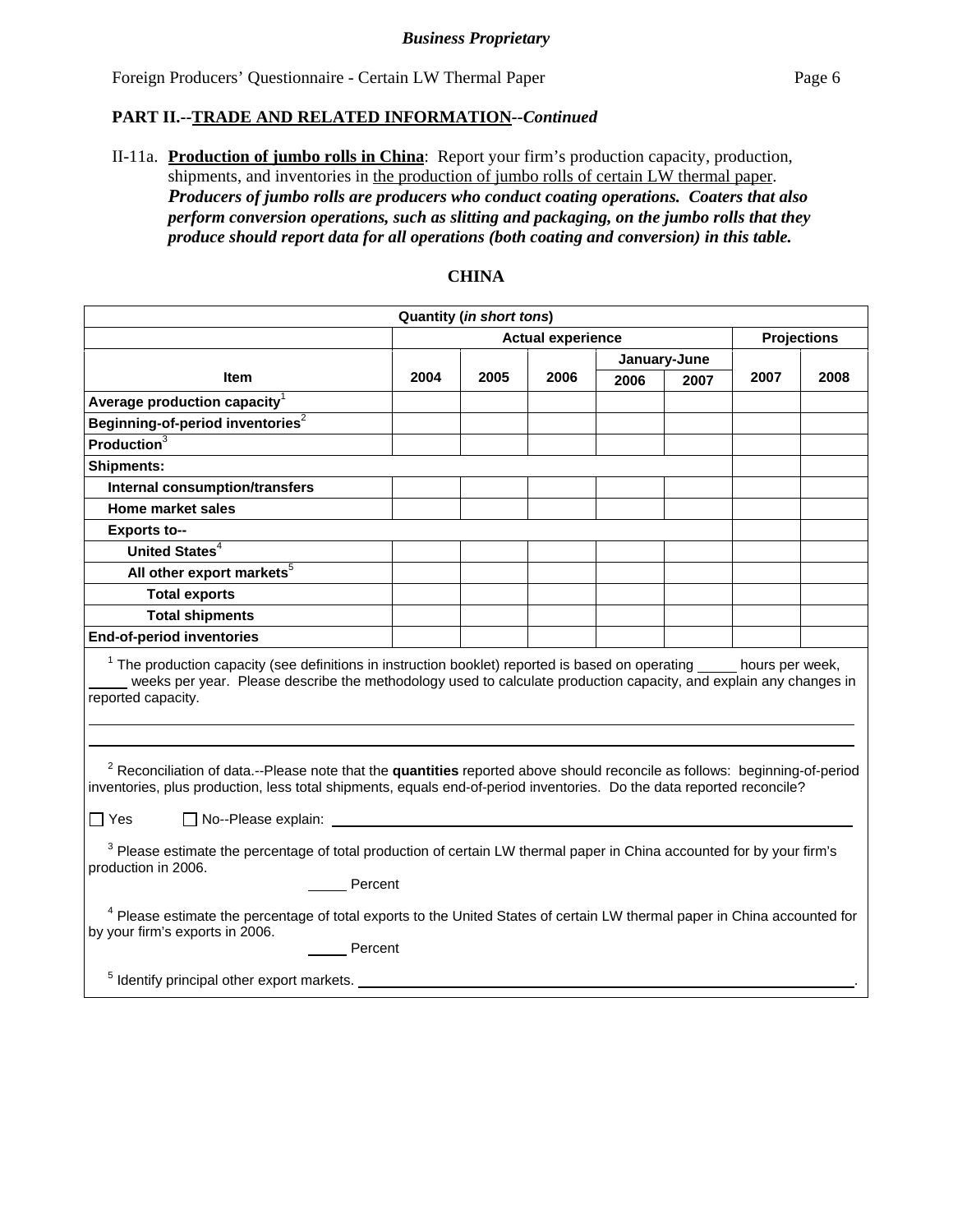## **PART II.--TRADE AND RELATED INFORMATION***--Continued*

II-11b. **Production of jumbo rolls in Germany**: Report your firm's production capacity, production, shipments, and inventories in the production of jumbo rolls of certain LW thermal paper. *Producers of jumbo rolls are producers who conduct coating operations. Coaters that also perform conversion operations, such as slitting and packaging, on the jumbo rolls that they produce should report data for all operations (both coating and conversion) in this table.*

|                                                                                                                                                                                                                                                                              |      | <b>Quantity (in short tons)</b> |                          |      |              |                    |      |  |
|------------------------------------------------------------------------------------------------------------------------------------------------------------------------------------------------------------------------------------------------------------------------------|------|---------------------------------|--------------------------|------|--------------|--------------------|------|--|
|                                                                                                                                                                                                                                                                              |      |                                 | <b>Actual experience</b> |      |              | <b>Projections</b> |      |  |
|                                                                                                                                                                                                                                                                              |      |                                 |                          |      | January-June |                    |      |  |
| Item                                                                                                                                                                                                                                                                         | 2004 | 2005                            | 2006                     | 2006 | 2007         | 2007               | 2008 |  |
| Average production capacity $1$                                                                                                                                                                                                                                              |      |                                 |                          |      |              |                    |      |  |
| Beginning-of-period inventories <sup>2</sup>                                                                                                                                                                                                                                 |      |                                 |                          |      |              |                    |      |  |
| <b>Production</b> $3$                                                                                                                                                                                                                                                        |      |                                 |                          |      |              |                    |      |  |
| <b>Shipments:</b>                                                                                                                                                                                                                                                            |      |                                 |                          |      |              |                    |      |  |
| Internal consumption/transfers                                                                                                                                                                                                                                               |      |                                 |                          |      |              |                    |      |  |
| Home market sales                                                                                                                                                                                                                                                            |      |                                 |                          |      |              |                    |      |  |
| <b>Exports to--</b>                                                                                                                                                                                                                                                          |      |                                 |                          |      |              |                    |      |  |
| United States <sup>4</sup>                                                                                                                                                                                                                                                   |      |                                 |                          |      |              |                    |      |  |
| All other export markets <sup>5</sup>                                                                                                                                                                                                                                        |      |                                 |                          |      |              |                    |      |  |
| <b>Total exports</b>                                                                                                                                                                                                                                                         |      |                                 |                          |      |              |                    |      |  |
| <b>Total shipments</b>                                                                                                                                                                                                                                                       |      |                                 |                          |      |              |                    |      |  |
| <b>End-of-period inventories</b>                                                                                                                                                                                                                                             |      |                                 |                          |      |              |                    |      |  |
| $1$ The production capacity (see definitions in instruction booklet) reported is based on operating $\_\_$ hours per week,<br>weeks per year. Please describe the methodology used to calculate production capacity, and explain any changes in<br>reported capacity.        |      |                                 |                          |      |              |                    |      |  |
| <sup>2</sup> Reconciliation of data.--Please note that the quantities reported above should reconcile as follows: beginning-of-period<br>inventories, plus production, less total shipments, equals end-of-period inventories. Do the data reported reconcile?<br>$\Box$ Yes |      |                                 |                          |      |              |                    |      |  |
| <sup>3</sup> Please estimate the percentage of total production of certain LW thermal paper in Germany accounted for by your firm's<br>production in 2006.<br>Percent                                                                                                        |      |                                 |                          |      |              |                    |      |  |
| <sup>4</sup> Please estimate the percentage of total exports to the United States of certain LW thermal paper in Germany accounted<br>for by your firm's exports in 2006.<br>Percent<br><sup>5</sup> Identify principal other export markets.                                |      |                                 |                          |      |              |                    |      |  |

## **GERMANY**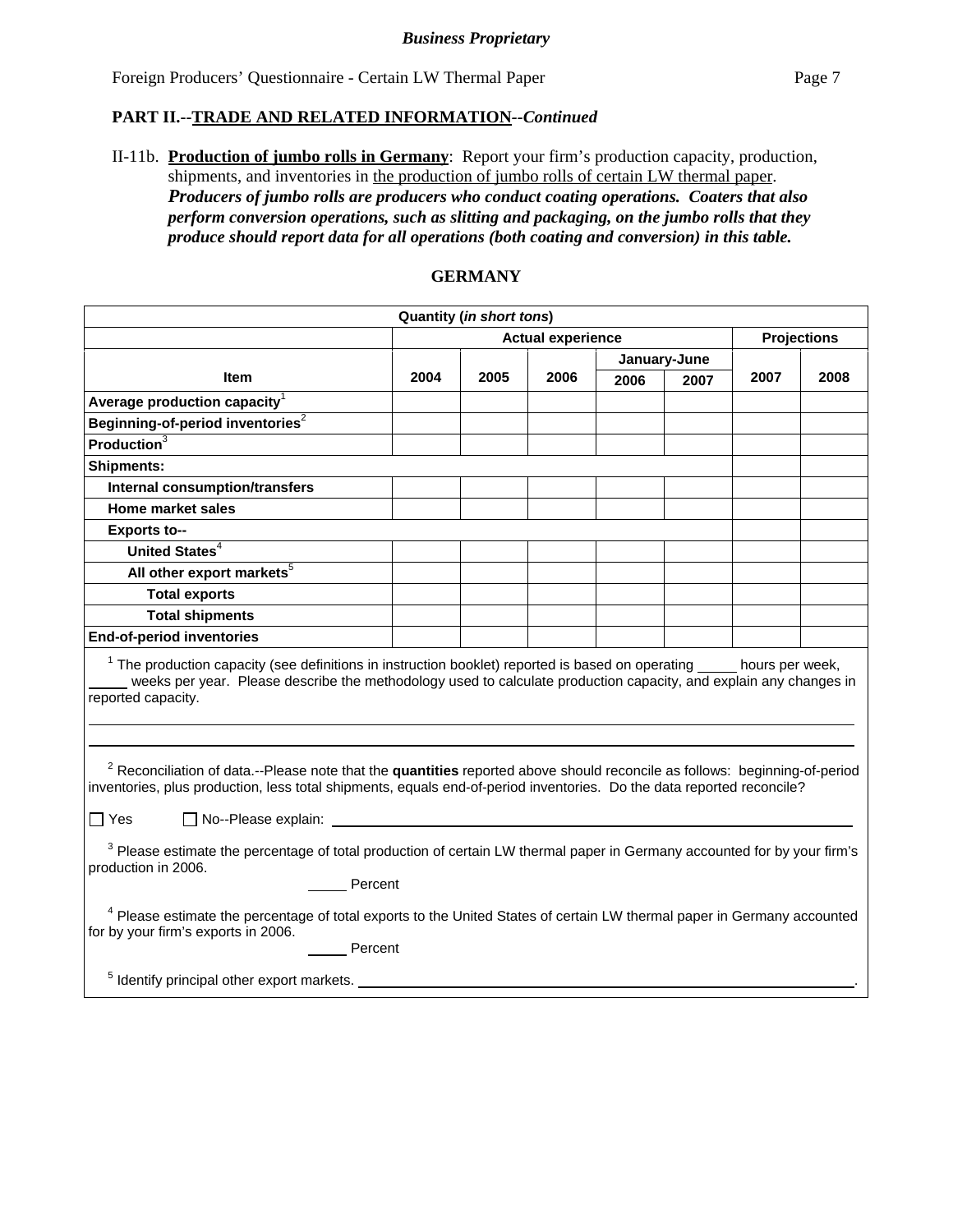## **PART II.--TRADE AND RELATED INFORMATION***--Continued*

II-11c. **Production of jumbo rolls in Korea**: Report your firm's production capacity, production, shipments, and inventories in the production of jumbo rolls of certain LW thermal paper. *Producers of jumbo rolls are producers who conduct coating operations. Coaters that also perform conversion operations, such as slitting and packaging, on the jumbo rolls that they produce should report data for all operations (both coating and conversion) in this table.*

|                                                                                                                                                                                                                                                                       |      | <b>Quantity (in short tons)</b> |      |      |                    |      |      |
|-----------------------------------------------------------------------------------------------------------------------------------------------------------------------------------------------------------------------------------------------------------------------|------|---------------------------------|------|------|--------------------|------|------|
|                                                                                                                                                                                                                                                                       |      | <b>Actual experience</b>        |      |      | <b>Projections</b> |      |      |
|                                                                                                                                                                                                                                                                       |      |                                 |      |      | January-June       |      |      |
| <b>Item</b>                                                                                                                                                                                                                                                           | 2004 | 2005                            | 2006 | 2006 | 2007               | 2007 | 2008 |
| Average production capacity ${}^{\rm 1}$                                                                                                                                                                                                                              |      |                                 |      |      |                    |      |      |
| Beginning-of-period inventories <sup>2</sup>                                                                                                                                                                                                                          |      |                                 |      |      |                    |      |      |
| <b>Production</b> $\frac{1}{3}$                                                                                                                                                                                                                                       |      |                                 |      |      |                    |      |      |
| <b>Shipments:</b>                                                                                                                                                                                                                                                     |      |                                 |      |      |                    |      |      |
| <b>Internal consumption/transfers</b>                                                                                                                                                                                                                                 |      |                                 |      |      |                    |      |      |
| <b>Home market sales</b>                                                                                                                                                                                                                                              |      |                                 |      |      |                    |      |      |
| <b>Exports to--</b>                                                                                                                                                                                                                                                   |      |                                 |      |      |                    |      |      |
| United States <sup>4</sup>                                                                                                                                                                                                                                            |      |                                 |      |      |                    |      |      |
| All other export markets <sup>5</sup>                                                                                                                                                                                                                                 |      |                                 |      |      |                    |      |      |
| <b>Total exports</b>                                                                                                                                                                                                                                                  |      |                                 |      |      |                    |      |      |
| <b>Total shipments</b>                                                                                                                                                                                                                                                |      |                                 |      |      |                    |      |      |
| End-of-period inventories                                                                                                                                                                                                                                             |      |                                 |      |      |                    |      |      |
| $1$ The production capacity (see definitions in instruction booklet) reported is based on operating $\_\_$ hours per week,<br>weeks per year. Please describe the methodology used to calculate production capacity, and explain any changes in<br>reported capacity. |      |                                 |      |      |                    |      |      |
|                                                                                                                                                                                                                                                                       |      |                                 |      |      |                    |      |      |
| <sup>2</sup> Reconciliation of data.--Please note that the quantities reported above should reconcile as follows: beginning-of-period<br>inventories, plus production, less total shipments, equals end-of-period inventories. Do the data reported reconcile?        |      |                                 |      |      |                    |      |      |
| $\Box$ Yes                                                                                                                                                                                                                                                            |      |                                 |      |      |                    |      |      |
| <sup>3</sup> Please estimate the percentage of total production of certain LW thermal paper in Korea accounted for by your firm's<br>production in 2006.<br>Percent                                                                                                   |      |                                 |      |      |                    |      |      |
|                                                                                                                                                                                                                                                                       |      |                                 |      |      |                    |      |      |
| <sup>4</sup> Please estimate the percentage of total exports to the United States of certain LW thermal paper in Korea accounted for<br>by your firm's exports in 2006.                                                                                               |      |                                 |      |      |                    |      |      |
| Percent                                                                                                                                                                                                                                                               |      |                                 |      |      |                    |      |      |
| <sup>5</sup> Identify principal other export markets.                                                                                                                                                                                                                 |      |                                 |      |      |                    |      |      |

## **KOREA**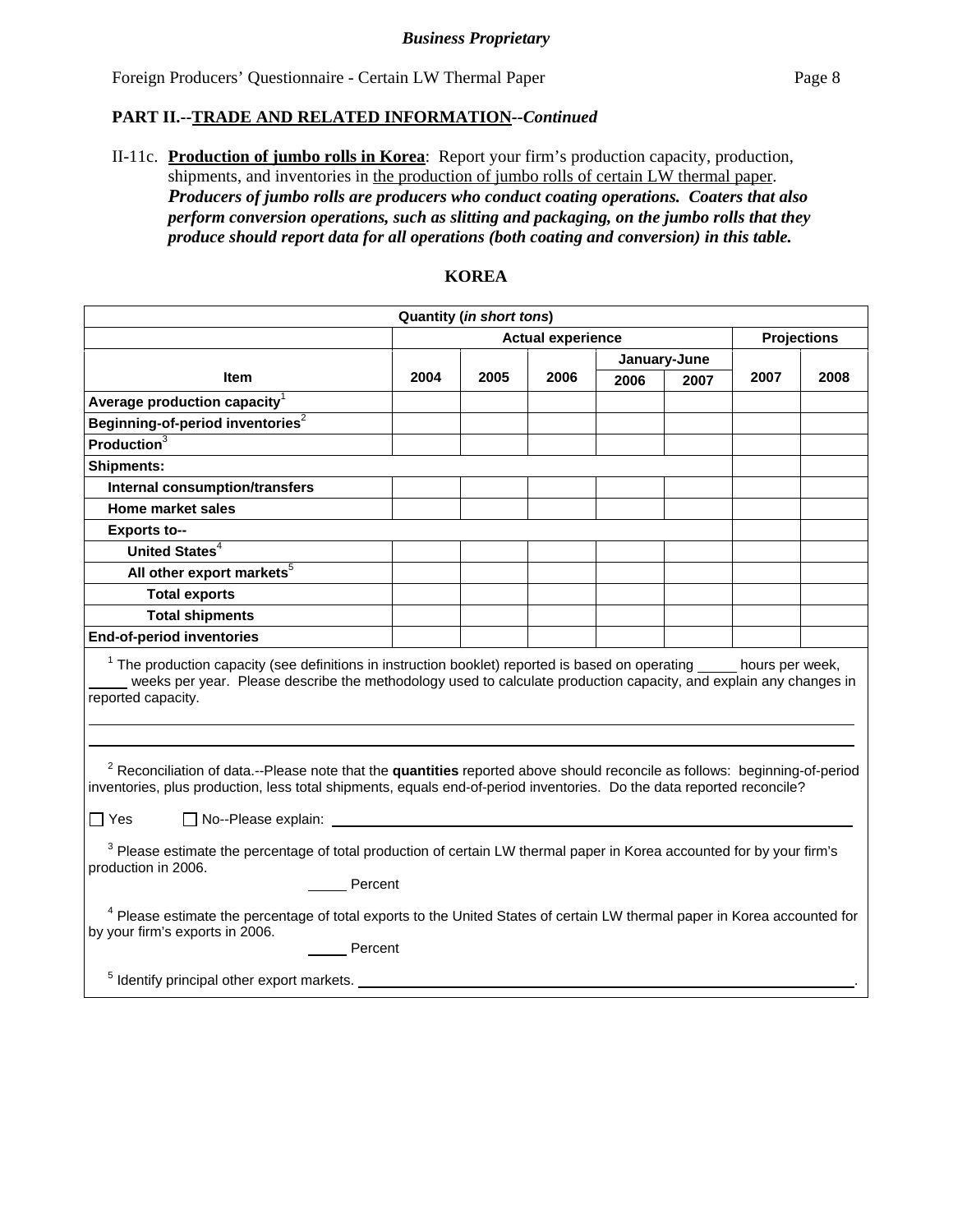### *Business Proprietary*

Foreign Producers' Questionnaire - Certain LW Thermal Paper Page 9

## **PART II.--TRADE AND RELATED INFORMATION***--Continued*

II-11d. **Converters in China:** Report your firm's production capacity, production, shipments, and inventories to the conversion of purchased or imported jumbo rolls into downstream certain LW thermal paper products. *This table is for those firms who exclusively slit and package jumbo rolls that are purchased or imported.* 

## **CHINA**

| <b>Quantity (in short tons)</b>                                                                                                                                                                                                                                       |                                                |      |      |      |              |      |      |  |  |
|-----------------------------------------------------------------------------------------------------------------------------------------------------------------------------------------------------------------------------------------------------------------------|------------------------------------------------|------|------|------|--------------|------|------|--|--|
|                                                                                                                                                                                                                                                                       | <b>Actual experience</b><br><b>Projections</b> |      |      |      |              |      |      |  |  |
|                                                                                                                                                                                                                                                                       |                                                |      |      |      | January-June |      |      |  |  |
| Item                                                                                                                                                                                                                                                                  | 2004                                           | 2005 | 2006 | 2006 | 2007         | 2007 | 2008 |  |  |
| Average production capacity ${}^1$                                                                                                                                                                                                                                    |                                                |      |      |      |              |      |      |  |  |
| Beginning-of-period inventories $^2$                                                                                                                                                                                                                                  |                                                |      |      |      |              |      |      |  |  |
| Production $3$                                                                                                                                                                                                                                                        |                                                |      |      |      |              |      |      |  |  |
| <b>Shipments:</b>                                                                                                                                                                                                                                                     |                                                |      |      |      |              |      |      |  |  |
| Internal consumption/transfers                                                                                                                                                                                                                                        |                                                |      |      |      |              |      |      |  |  |
| Home market sales                                                                                                                                                                                                                                                     |                                                |      |      |      |              |      |      |  |  |
| <b>Exports to--</b>                                                                                                                                                                                                                                                   |                                                |      |      |      |              |      |      |  |  |
| United States <sup>4</sup>                                                                                                                                                                                                                                            |                                                |      |      |      |              |      |      |  |  |
| All other export markets <sup>5</sup>                                                                                                                                                                                                                                 |                                                |      |      |      |              |      |      |  |  |
| <b>Total exports</b>                                                                                                                                                                                                                                                  |                                                |      |      |      |              |      |      |  |  |
| <b>Total shipments</b>                                                                                                                                                                                                                                                |                                                |      |      |      |              |      |      |  |  |
| <b>End-of-period inventories</b>                                                                                                                                                                                                                                      |                                                |      |      |      |              |      |      |  |  |
| $1$ The production capacity (see definitions in instruction booklet) reported is based on operating $\_\_$ hours per week,<br>weeks per year. Please describe the methodology used to calculate production capacity, and explain any changes in<br>reported capacity. |                                                |      |      |      |              |      |      |  |  |
| <sup>2</sup> Reconciliation of data.--Please note that the quantities reported above should reconcile as follows: beginning-of-period<br>inventories, plus production, less total shipments, equals end-of-period inventories. Do the data reported reconcile?        |                                                |      |      |      |              |      |      |  |  |
| $\Box$ Yes                                                                                                                                                                                                                                                            |                                                |      |      |      |              |      |      |  |  |
| <sup>3</sup> Please estimate the percentage of total production of certain LW thermal paper in China accounted for by your firm's<br>production in 2006.<br>Percent                                                                                                   |                                                |      |      |      |              |      |      |  |  |
| <sup>4</sup> Please estimate the percentage of total exports to the United States of certain LW thermal paper in China accounted for<br>by your firm's exports in 2006.<br>Percent                                                                                    |                                                |      |      |      |              |      |      |  |  |
| <sup>5</sup> Identify principal other export markets.                                                                                                                                                                                                                 |                                                |      |      |      |              |      |      |  |  |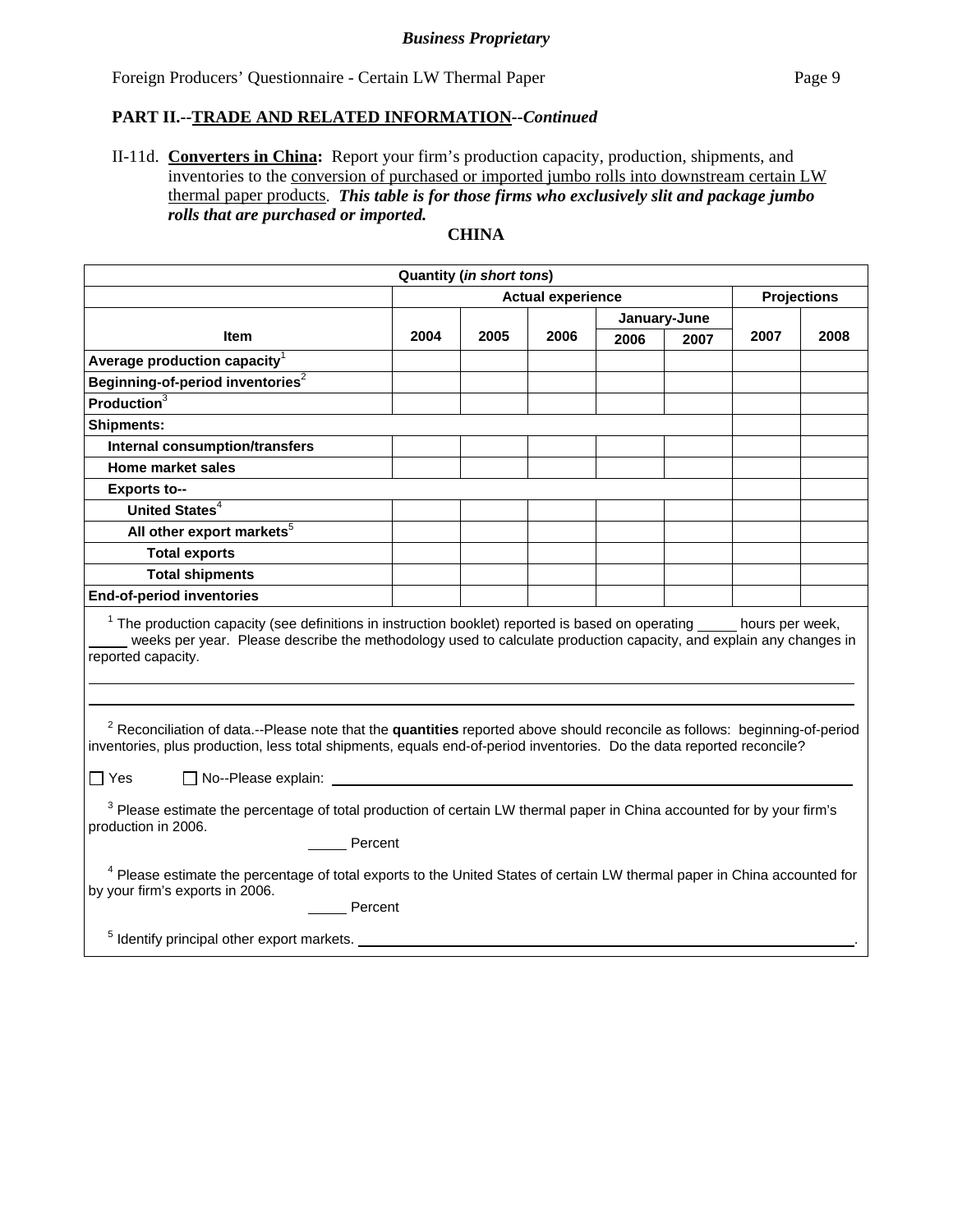### *Business Proprietary*

Foreign Producers' Questionnaire - Certain LW Thermal Paper Page 10

#### **PART II.--TRADE AND RELATED INFORMATION***--Continued*

II-11e. **Converters in Germany:** Report your firm's production capacity, production, shipments, and inventories to the conversion of purchased or imported jumbo rolls into downstream certain LW thermal paper products. *This table is for those firms who exclusively slit and package jumbo rolls that are purchased or imported.* 

## **GERMANY**

|                                                                                                                                                                                                                                                                                                            |                          | <b>Quantity (in short tons)</b> |      |      |              |      |                    |
|------------------------------------------------------------------------------------------------------------------------------------------------------------------------------------------------------------------------------------------------------------------------------------------------------------|--------------------------|---------------------------------|------|------|--------------|------|--------------------|
|                                                                                                                                                                                                                                                                                                            | <b>Actual experience</b> |                                 |      |      |              |      | <b>Projections</b> |
|                                                                                                                                                                                                                                                                                                            |                          |                                 |      |      | January-June |      |                    |
| <b>Item</b>                                                                                                                                                                                                                                                                                                | 2004                     | 2005                            | 2006 | 2006 | 2007         | 2007 | 2008               |
| Average production capacity <sup>1</sup>                                                                                                                                                                                                                                                                   |                          |                                 |      |      |              |      |                    |
| Beginning-of-period inventories <sup>2</sup>                                                                                                                                                                                                                                                               |                          |                                 |      |      |              |      |                    |
| Production $3$                                                                                                                                                                                                                                                                                             |                          |                                 |      |      |              |      |                    |
| <b>Shipments:</b>                                                                                                                                                                                                                                                                                          |                          |                                 |      |      |              |      |                    |
| <b>Internal consumption/transfers</b>                                                                                                                                                                                                                                                                      |                          |                                 |      |      |              |      |                    |
| Home market sales                                                                                                                                                                                                                                                                                          |                          |                                 |      |      |              |      |                    |
| <b>Exports to--</b>                                                                                                                                                                                                                                                                                        |                          |                                 |      |      |              |      |                    |
| United States <sup>4</sup>                                                                                                                                                                                                                                                                                 |                          |                                 |      |      |              |      |                    |
| All other export markets <sup>5</sup>                                                                                                                                                                                                                                                                      |                          |                                 |      |      |              |      |                    |
| <b>Total exports</b>                                                                                                                                                                                                                                                                                       |                          |                                 |      |      |              |      |                    |
| <b>Total shipments</b>                                                                                                                                                                                                                                                                                     |                          |                                 |      |      |              |      |                    |
| <b>End-of-period inventories</b>                                                                                                                                                                                                                                                                           |                          |                                 |      |      |              |      |                    |
| $1$ The production capacity (see definitions in instruction booklet) reported is based on operating $\_\_$ hours per week,<br>weeks per year. Please describe the methodology used to calculate production capacity, and explain any changes in<br>reported capacity.                                      |                          |                                 |      |      |              |      |                    |
| <sup>2</sup> Reconciliation of data.--Please note that the quantities reported above should reconcile as follows: beginning-of-period<br>inventories, plus production, less total shipments, equals end-of-period inventories. Do the data reported reconcile?<br>$\Box$ No--Please explain:<br>$\Box$ Yes |                          |                                 |      |      |              |      |                    |
| <sup>3</sup> Please estimate the percentage of total production of certain LW thermal paper in Germany accounted for by your firm's<br>production in 2006.<br>Percent                                                                                                                                      |                          |                                 |      |      |              |      |                    |
| <sup>4</sup> Please estimate the percentage of total exports to the United States of certain LW thermal paper in Germany accounted<br>for by your firm's exports in 2006.<br>Percent                                                                                                                       |                          |                                 |      |      |              |      |                    |
| <sup>5</sup> Identify principal other export markets.                                                                                                                                                                                                                                                      |                          |                                 |      |      |              |      |                    |